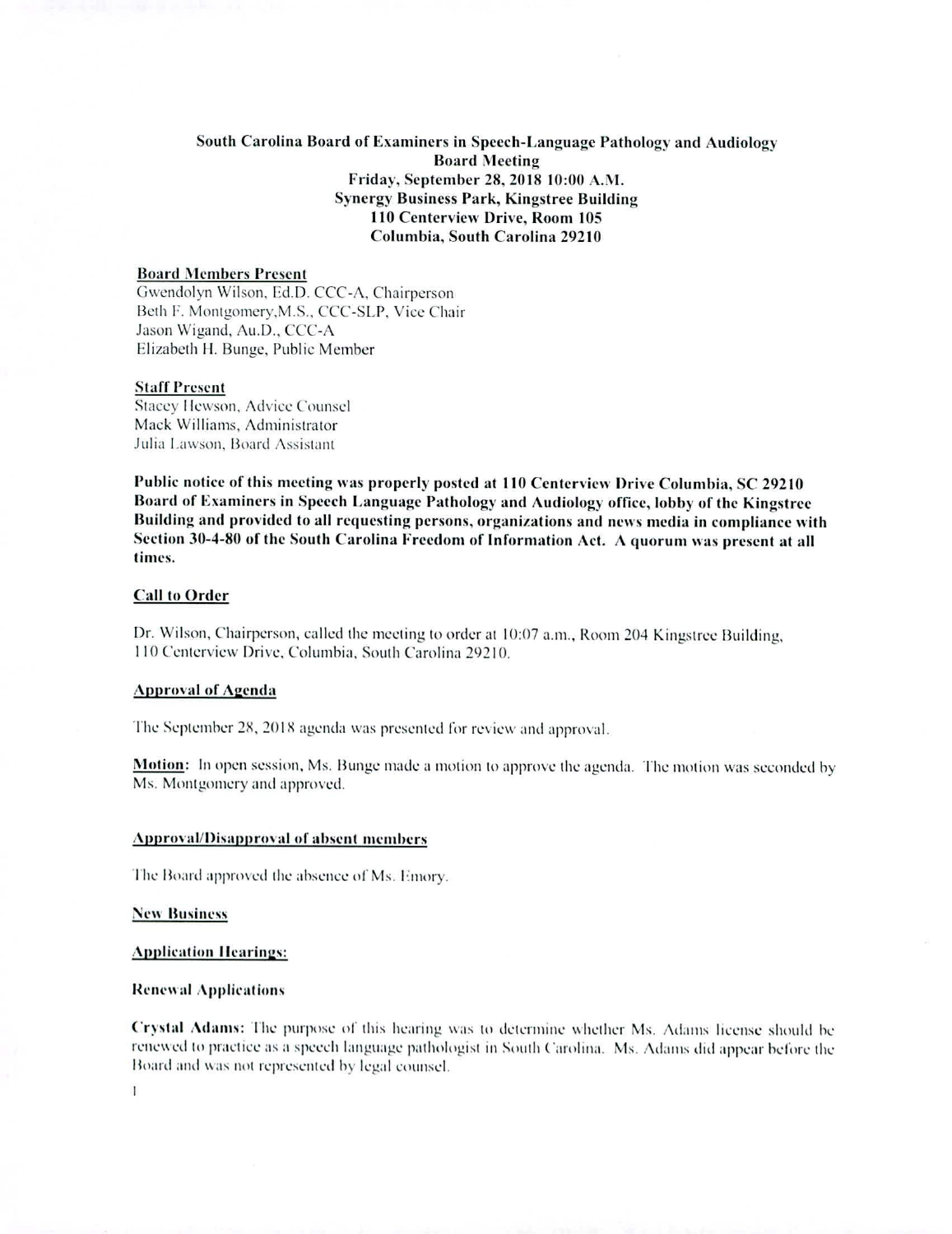**Motion:** In open session, Ms. Bunge made a motion to go into executive session to receive legal advice regarding renewal application. The motion was seconded by Dr. Wigand and approved.

**Motion:** Ms. Bunge made a motion to come out of executive session. The motion was seconded by Dr. Wigand and approved.

Motion: Ms. Bunge made a motion to approve Ms. Adams license. The motion was seconded by Ms. Montgomery and approved.

**Mindy Cavendish:** The purpose of this hearing was to determine whether Ms. Cavendish license should be renewed to practice as a speech language pathologist in South Carolina. Ms. Cavendish did not appear before the Board and was not represented by legal counsel.

**Motion: In** open session, Ms. Runge made a motion to go into executive session to receive legal advice regarding renewal application. The motion was seconded by Ms. Montgomery and approved.

**Motion:** Ms. Montgomery made a motion to come out of executive session. The motion was seconded by Ms. Bunge and approved.

**Motion:** Ms. Montgomery made a motion to refer the matter of Ms. Cavendish to ODC. The motion was seconded by Ms. Bunge and approved.

**Tracy Gillette: The** purpose of this hearing was to determine whether Ms. Gillette license should be renewed to practice as a speech language pathologist in South Carolina. Ms. Gillette did not appear before the Board and was not represented by legal counsel.

Case was deferred to the next scheduled meeting.

**Edward lichen: The** purpose of this hearing was to determine whether Mr. I lebert license should be renewed to practice as a speech language pathologist in South Carolina. Mr. Hebert did appear before the Board and was not represented by legal counsel.

**Motion:** Ms. Bunge made a motion to approve Mr. Hebert license. The motion was seconded by Dr. Wigand and approved.

**Dana !lodges: The** purpose of this hearing was to determine whether Ms. Hodges license should he renewed to practice as a speech language pathologist in South Carolina. Ms. Hodges did appear before the Board and was not represented by legal counsel.

**Motion:** In open session, Dr. Wigand made a motion to go into executive session to receive legal advice regarding renewal application. The motion was seconded by Ms. Bunge and approved.

Motion: Ms. Montgomery made a motion to come out of executive session. The motion was seconded by Ms. Bunge and approved.

**Motion:** Ms. Montgomery made a motion to approve Ms. I lodges license with conditions. The motion was seconded by Ms. Bunge and approved.

Carolyn Lawrence Ross: The purpose of this hearing was to determine whether Ms. Ross license should 1